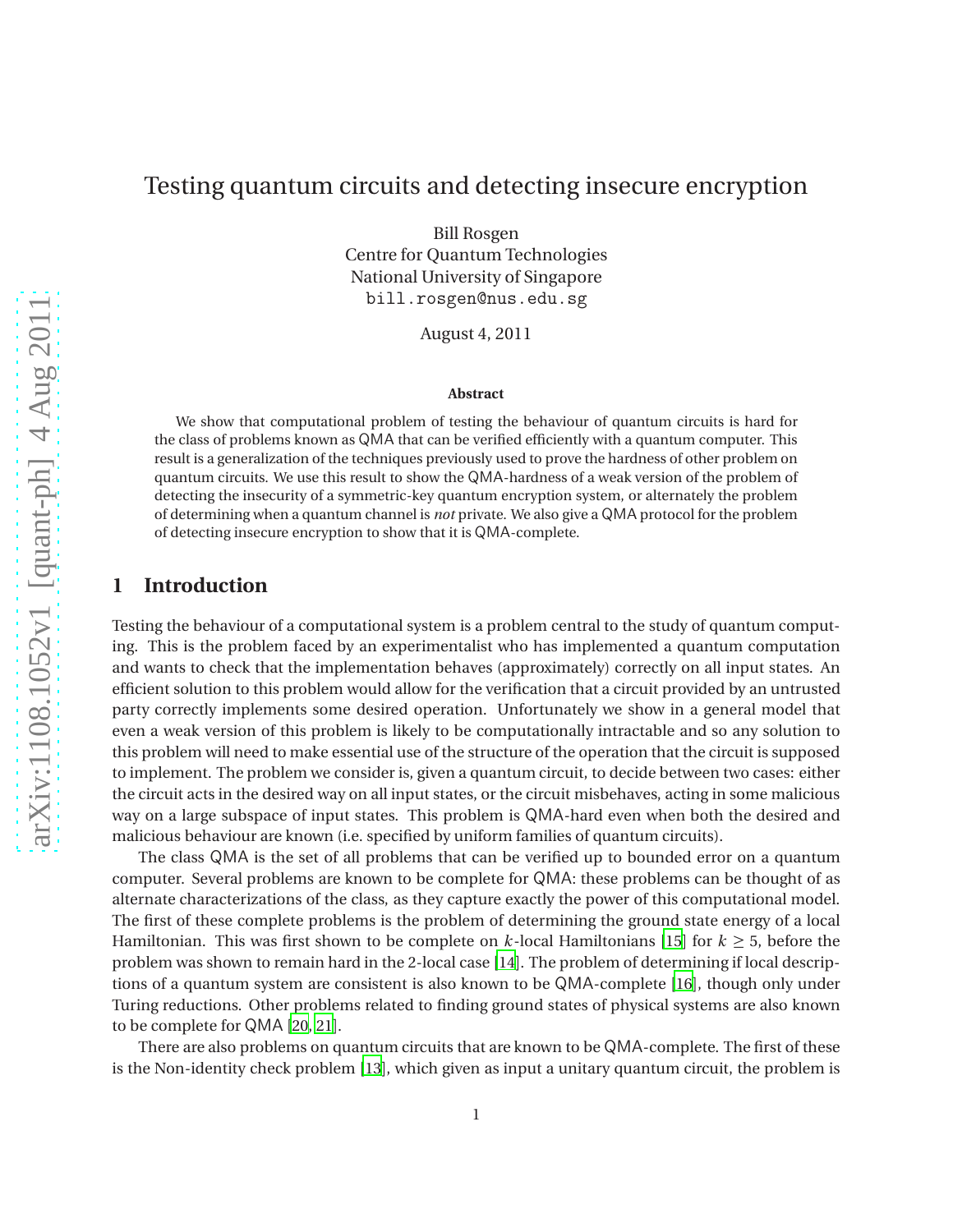to decide if there is an input on which the circuit acts non-trivially or if the circuit is close to the identity for all input states. The problem of determining if a circuit is close to an isometry (i.e. a reversible transformation that maps pure states to pure states) is also known to be QMA-complete [[18](#page-14-6)].

In this paper we generalize the hardness proofs of [[13](#page-14-5), [18](#page-14-6)] to show that the QMA-hardness of the problem of testing the properties of the outputs of quantum circuits. More specifically, we define the circuit testing problem, which has as parameters two uniformly generated families of quantum circuits  $\mathcal{C}_1$  and  $\mathcal{C}_2$ . The problem is do decide, given an input circuit *C*, whether *C* acts like circuits from the family  $\mathcal{C}_1$  on a large input subspace, or whether *C* acts like circuits from  $\mathcal{C}_2$  for all input states. Using this result we reprove the QMA-hardness of non-identity check and non-isometry testing by making choices for the families  $\mathcal{C}_1$  and  $\mathcal{C}_2$ . We also show that some other circuit problems are hard, such asa version of finding the minimum output entropy (this is similar in spirit to the results in [[5](#page-13-0)], though our model is incompatible), or determining when a channel has an pure (approximate) fixed point.

It is important to note that, despite the name, this problem is not related to *property testing*. In this problem we have a significantly weaker promise—in one case the circuit only behaves in a certain way on a subspace of the input. For an input space of dimension *d* , this subspace can be as large as *d* <sup>1</sup>−*<sup>δ</sup>* for an arbitrary constant  $\delta$  > 0 but this subspace is still *far* from the whole input space. Essentially the problem is to detect if the circuit behaves in a certain way only when a specific input state is provided on some subset of the input qubits. Note also that while we can use this problem to show the QMA-hardness of several circuit problems, this technique does *not* show that these problems are in QMA.

We then apply this hardness result to the problem of detecting insecure quantum encryption. This is the problem of deciding, given a quantum circuit that takes as input a quantum state as well as a classical key, whether this circuit is *ǫ*-close to a perfectly secure encryption scheme (i.e. a private quantum channel [[2,](#page-13-1) [6](#page-13-2)]), or whether there is a large subspace of input states that the circuit does not encrypt at all (up to error  $\epsilon$ ). To show that this problem is hard, we argue that this problem contains as a special case an instance of the circuit testing problem. Finally, we give a QMA verifier for this problem to prove that it is QMA-complete.

The remainder of the paper is organized as follows: Section [2](#page-1-0) contains some mathematical background, a definition of the class QMA, and a discussion of private quantum channels. The hardness of the circuit testing problem is shown in Section [3.](#page-4-0) Finally, Section [4](#page-10-0) contains the proof that the problem of detecting insecure encryption is QMA-complete.

### <span id="page-1-0"></span>**2 Preliminaries**

#### **2.1 Background**

Throughout the paper we let  $\mathcal{H}, \mathcal{K}, \mathcal{X}, \mathcal{Y}, \ldots$  represent (finite-dimensional) Hilbert spaces. The pure quantum states are simply the unit vectors in these spaces. The set of density matrices on a space  $\mathcal{H}$ is denoted  $\mathbf{D}(\mathcal{H})$ : these are the positive semidefinite operators with unit trace. We will use the notation  $\mathbf{T}(\mathcal{H},\mathcal{K})$  to represent the set of channels that map states in  $\mathbf{D}(\mathcal{H})$  to states in  $\mathbf{D}(\mathcal{K})$ . More formally, these transformations are exactly the completely positive trace preserving linear maps from  $\mathbf{L}(\mathcal{H})$  to  $\mathbf{L}(\mathcal{K})$ , where we use  $\mathbf{L}(\mathcal{H})$  to denote the set of all linear operators on  $\mathcal{H}$ .

To measure the distance between quantum states we will make extensive use of the trace norm, which for a linear operator *X* can be defined as  $||X||_{tr} = tr\sqrt{X^*X}$ . A useful alternate characterization is that  $||X||_{tr}$  is the sum of the singular values of *X*, or, in the case of a normal operator, the sum of the absolute values of the eigenvalues. One important property of the trace distance  $\|\rho-\sigma\|_{\rm tr}$  between two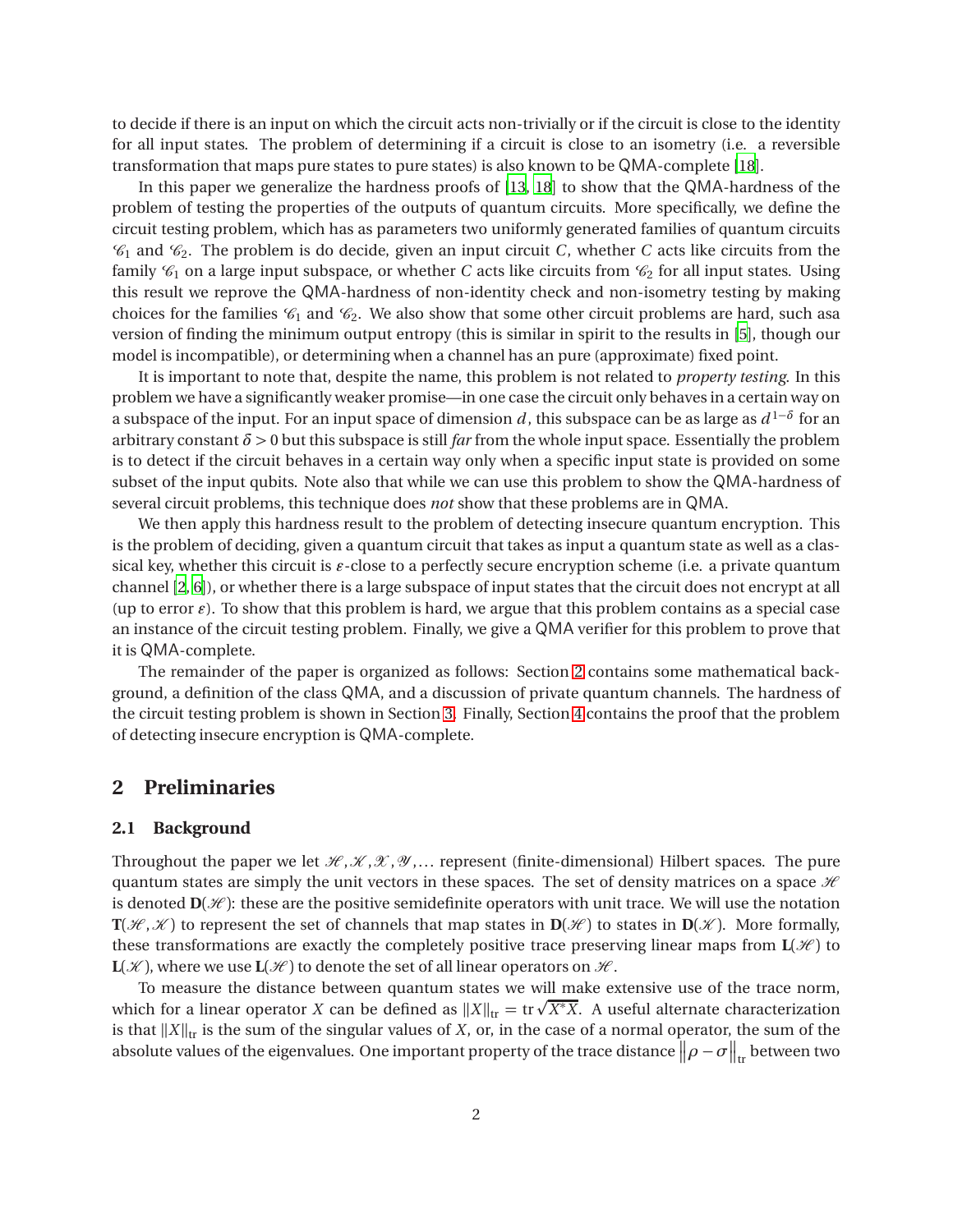states is that it is monotone nonincreasing under the application of quantum channels.

We will also need the intuitive property that two states that are close together in the trace norm produce similar measurement outcomes. This can be derived from the fact that an expression involving the trace norm gives the maximum probability that two states can be distinguished [[12](#page-14-7)],

<span id="page-2-0"></span>**Lemma 1.** *Let*  $X \in L(\mathcal{H})$  *satisfy*  $0 \le X \le 1$ *. Then* 

$$
\text{tr}(X\rho) \le \text{tr}(X\sigma) + \left\|\rho - \sigma\right\|_{\text{tr}}
$$

In addition to the trace norm, we will also need a distance measure on the quantum channels. Such a measure is given by the *diamond norm*, which for a linear map  $\Phi : L(\mathcal{H}) \to L(\mathcal{K})$  is given by  $\|\Phi\|_{\diamond} = \sup_{X \in \mathbf{L}(\mathcal{H} \otimes \mathcal{H})} \|(\Phi \otimes \mathbf{1}_{\mathcal{H}})(X)\|_{\text{tr}} / \|X\|_{\text{tr}}$ . See [[15](#page-14-0)] for an alternate definition and some further properties of this norm. In the case that  $\Phi$  is the difference of two completely positive maps, we may replace the supremum in the definition of the diamond norm with a maximization over pure states in the space  $\mathcal{H} \otimes \mathcal{H}$  [[19](#page-14-8)]. Similarly to the trace norm, the diamond norm can be used to characterize the distinguishability of two quantum channels: here the fact that the definition involves a reference system captures the fact that the optimal strategy to distinguish two channels may involve the use of entangled input states.

Since we consider computational problems on quantum channels, we must specify how they are to be given as input. For this we use the mixed-state circuit model, first defined in [[1](#page-13-3)], where circuits are composed of some (universal) collection of the usual unitary gates, plus a gate that introduces ancillary qubits in the |0〉 state and a gate that traces out (i.e. discards) qubits. For simplicity we will assume that all Hilbert spaces we encounter are composed of qubits, i.e. that the dimension is always a power of two, though this is not strictly needed.

We use this circuit model because it can (approximately) represent any quantum channel, and in the case of efficient quantum circuits this representation is of size polynomial in the number of input qubits. Using circuits does not (significantly) restrict the applicability of our hardness results: they also apply in any model that can efficiently simulate the circuit model, such as the model of measurement based quantum computation.

### **2.2 QMA**

In order to prove results about the class QMA, we give a formal definition. A language *L* is in QMA if there is a quantum polynomial-time verifier *V* such that

- 1. if  $x \in L$ , then there exists a witness  $\rho$  such that  $Pr[V \text{ accepts } \rho] \geq 1 \varepsilon$ ,
- 2. if  $x \notin L$ , then for any state  $\rho$ , Pr[*V* accepts  $\rho$ ]  $\leq \varepsilon$ ,

The exact value of the error parameter  $\varepsilon$  is not significant: any  $\varepsilon$  < 1/2 that is at least an inverse polynomial in the input size suffices [[15,](#page-14-0) [17](#page-14-9)].

Let *L* be an arbitrary language in QMA, and let *x* be an arbitrary input string. Our goal will be to encode the QMA-hard problem of deciding if  $x \in L$  into the problem of detecting an insecure encryption circuit. To do this it will be convenient to represent the verifier as a unitary circuit  $V$ , which represents the algorithm of the verifier in a QMA protocol on some input *x*. We may "hard-code" the input string *x* into the circuit for *V* , since the circuit *V* needs only to be efficiently generated given *x*.

The algorithm implemented by the verifier in an arbitrary QMA protocol is given in Figure [1.](#page-3-0) The verifier receives a witness state  $|\psi\rangle$ , applies the unitary *V* on the witness state and any ancillary qubits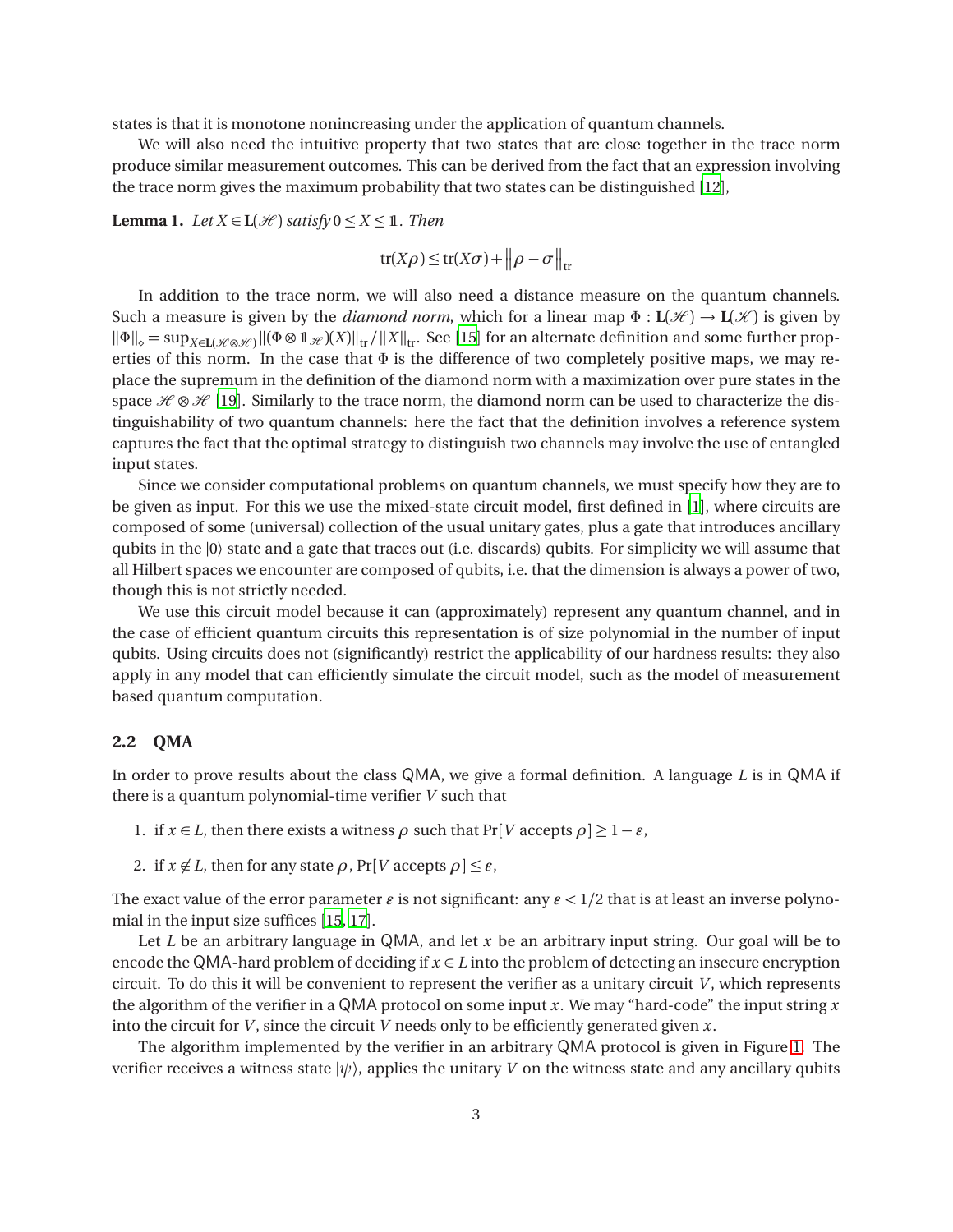

Figure 1: Verifier's circuit in a QMA protocol. The verifier accepts the witness state  $|\psi\rangle$  if and only if the measurement in the computational basis results in the |1〉 state.

<span id="page-3-0"></span>

<span id="page-3-1"></span>Figure 2: Example implementation of the completely depolarizing channel  $Ω$  on three qubits. In order to obtain a private channel the state the qubits in the  $|+\rangle$  state are replaced by a classical key k to obtain the channel  $\Omega_k$ .

needed, and finally measures the first output qubit to decide whether or not to accept. Any qubits not measured are traced out. One of the main results of this paper is a reduction from an arbitrary QMA verifier to the problem of testing the behaviour of quantum circuits.

#### **2.3 Private Quantum Channels**

Quantum channels that are secure against eavesdroppers are those channels for which the input state cannot be determined by the output. These channels can also be viewed as encryption systems: the *key* is simply the environment space of the channel, which, when combined with the output state, allows the input to be recovered. We restrict attention to private channels of a special form: those which allow the input to be recovered not with the quantum state of the environment but instead with a classical key that can be pre-shared between two parties that wish to establish a secure quantum channel. These channels, called, *private* channels, were introduced and studied in [[2,](#page-13-1) [6](#page-13-2)].

An important example of a private quantum channel is the completely depolarizing channel. This is the channel  $\Omega$  that maps any input to the completely mixed state. One circuit implementation of this channel is given in Figure [2.](#page-3-1)

In order to use the completely depolarizing channel as a private channel we must add a key. This can be done to the implementation in Figure [2](#page-3-1) by replacing the qubits in the  $|+\rangle$  state with a classical string. The result is a channel that applies a key-specified Pauli to each of the input qubits. We will refer to this channel as  $\Omega_k$  when a specific key is used. Notice that if  $\Omega_k \in \mathbf{T}(\mathcal{H})$ , then  $|k| = 2\log \dim \mathcal{H}$ , i.e. we use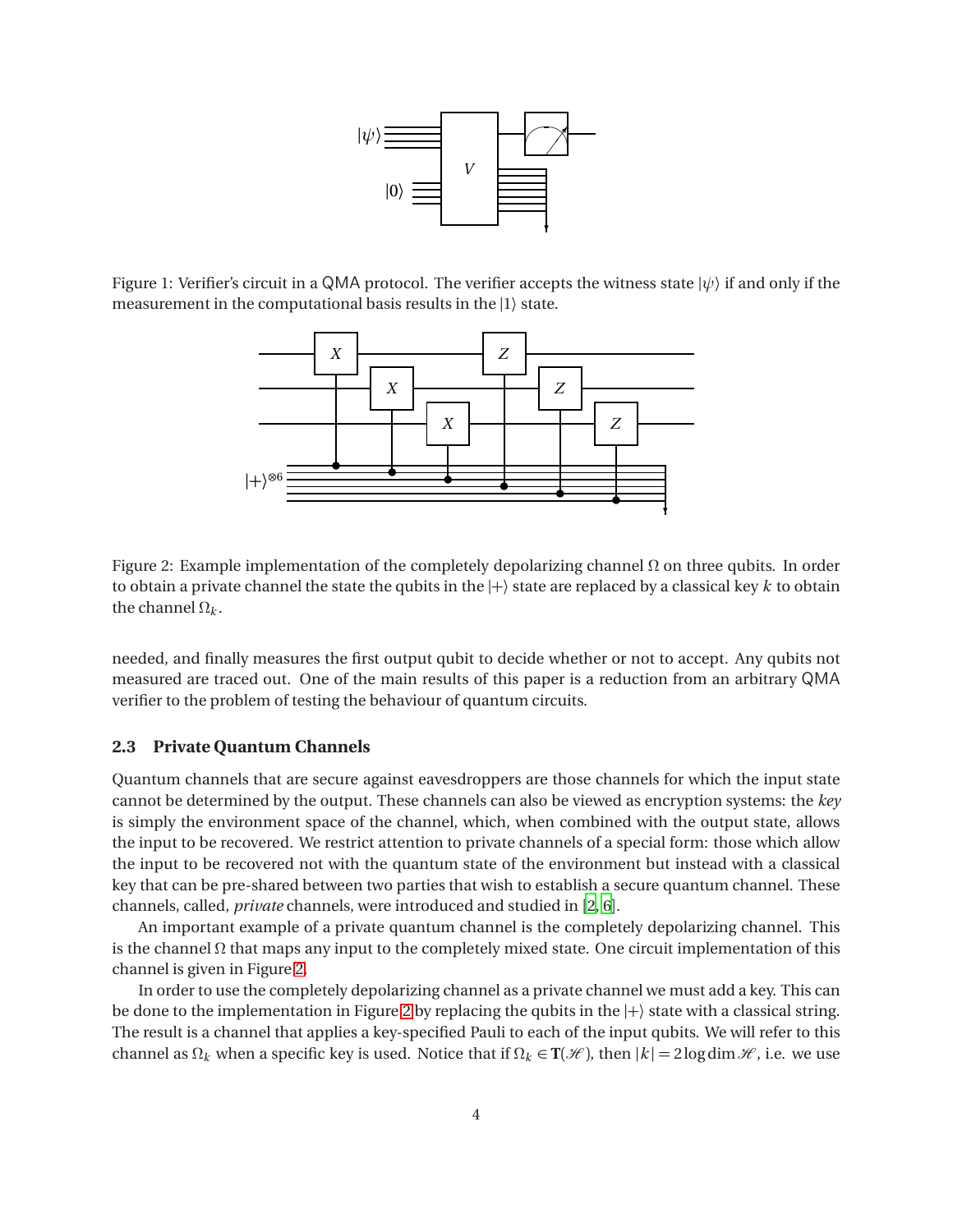two key bits for each encrypted qubit. In the case of a perfect encryption channel this rate of two key bits per qubit is optimal [[2](#page-13-1), [6,](#page-13-2) [7](#page-13-4)]. When the key *k* is unknown and uniformly distributed, the channel Ω*<sup>k</sup>* is identical to Ω, i.e. if the key *k* is uniformly distributed in {0,... ,2*<sup>m</sup>* − 1} we have

<span id="page-4-1"></span>
$$
\frac{1}{2^m} \sum_{k} \Omega_k = \Omega. \tag{1}
$$

We use the following definition of an approximately private channel (i.e. *secure encryption*).

**Definition 2.** Let *E* be a channel that takes two inputs: an integer  $k \in \{1, ..., K\}$  and a quantum state in  $H$  and produces an output in X, where dim  $H \leq \dim X$ . For a fixed value of k we write  $E_k(\cdot) = E(k, \cdot)$ . We call *E* a *ǫ-private* channel if

1. There is a decryption channel, i.e. there exists a channel  $D: \{1, \ldots, K\} \otimes \mathbf{D}(\mathcal{K}) \to \mathbf{D}(\mathcal{H})$  such that for all *k*

$$
||D_k \circ E_k - \mathbb{1}_{\mathscr{H}}||_{\diamond} \leq \varepsilon,
$$

where the size of the circuit for *D* is bounded by a polynomial in the size of the circuit for *E*.

2. Without the key *k* , the output of *E* has almost no information about the input state, i.e.

$$
\left\| \frac{1}{K} \sum_{k} E_k - \Omega \right\|_{\diamond} \le \varepsilon
$$

where  $\Omega \in \mathbb{T}(\mathcal{H}, \mathcal{K})$  is the depolarizing channel that maps all inputs to  $\mathbb{1}_{\mathcal{K}}/\dim\mathcal{K}$ .

The use of the diamond norm in this definition is significant: we require that both conditions hold even for part of an entangled state. Specifically, a channel satisfying this definition both preserves any entanglement with the transmitted state is and remains secure even in the case that an eavesdropper is entangled with the input. We use this strong definition because one of the main results of the paper is a hardness result: distinguishing secure and insecure encryption remains hard even when the secure encryption is promised to be secure in this strong model. Our hardness result remains true for the weaker model of private channels using only the trace norm.

This definition is a strengthened version of the model used by Ambainis and Smith [[3](#page-13-5)], who define security in a similar way, but only against adversaries that are not entangled with the input state. Another similar model is considered by Hayden et al. [[11](#page-14-10)], which also does not consider entangled adversaries, but uses a stronger bound involving the operator norm. The hardness result in this paper does *not* apply with respect to this stronger bound.

Like the perfect encryption schemes found in [[2](#page-13-1), [6](#page-13-2)], the encryption scheme constructed by our reduction uses 2log*d* key bits to encrypt a state of dimension *d* . As argued (implicitly) in [[4](#page-13-6), [11](#page-14-10)] this is essentially optimal: any scheme using fewer than  $2\log d(1 - \text{poly}(\varepsilon))$  key bits cannot be secure against entangled adversaries.

## <span id="page-4-0"></span>**3 Testing Circuits**

The problem of testing the behaviour of a quantum circuit can be informally stated as: given a circuit *C*, decide between two cases, either the circuit acts like some known circuit  $C_0$  on a large subspace of the input, or the circuit acts like some other known circuit  $C_1$  on the whole input space. We use uniform circuit families  $\mathcal{C}_0$  and  $\mathcal{C}_1$  since it is important that the circuit *C*, which is provided as input, takes the same number of input and output qubits as the circuits  $C_0$  and  $C_1$ .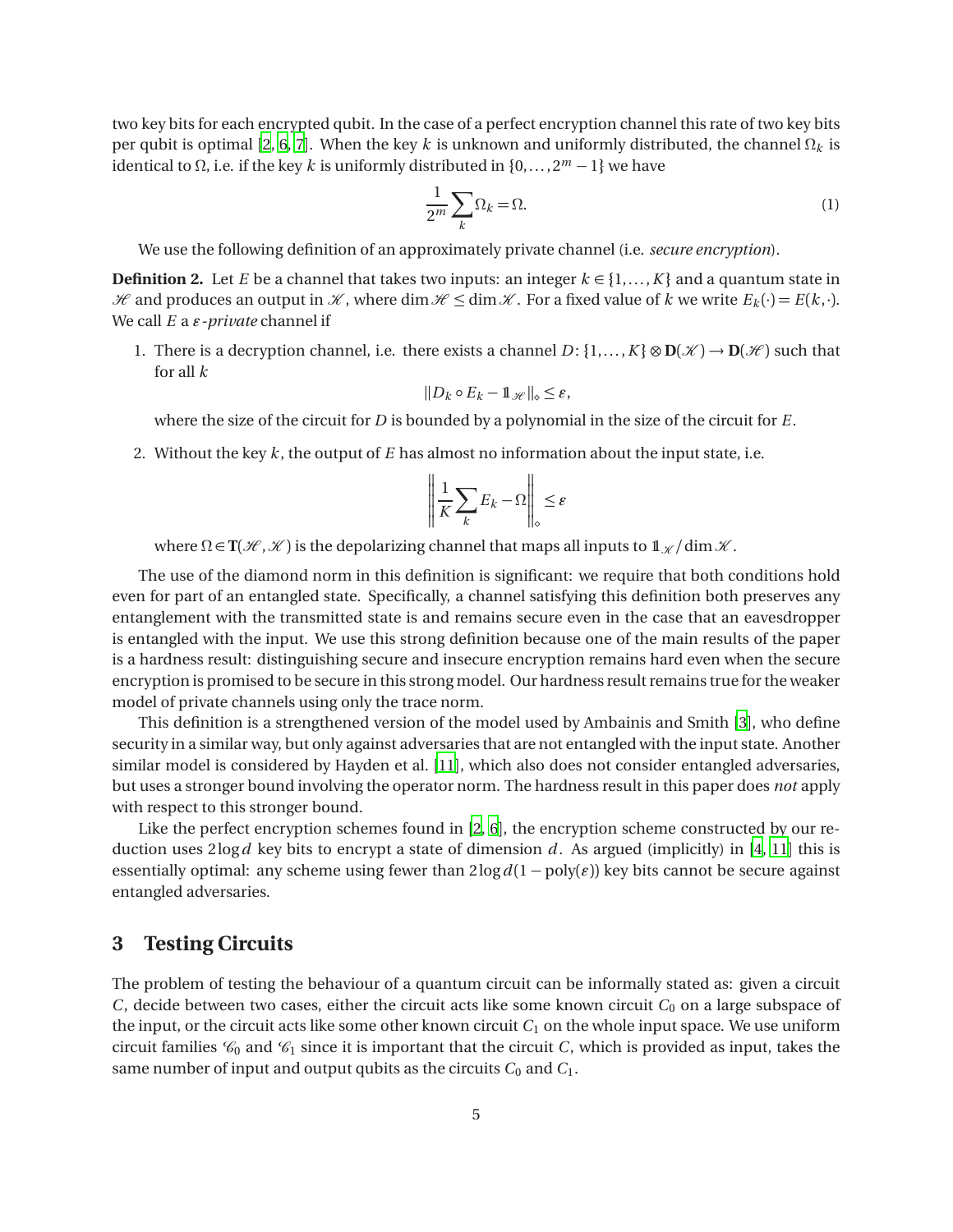<span id="page-5-0"></span>**Problem 3** (CIRCUIT TESTING). Let  $0 < \varepsilon < 1$ ,  $0 < \delta \le 1$ , and  $\mathcal{C}_0$ ,  $\mathcal{C}_1$  be two uniform families of quantum circuits. The input to the problem is a circuit  $C \in T(\mathcal{X}, \mathcal{Y})$ . Let  $C_0, C_1$  be the circuits drawn from  $\mathcal{C}_0$  and  $\mathcal{C}_1$  that take as input states on  $\mathcal{X}$ . The promise problem is to decide between:

**Yes:** There exists a subspace *S* of  $X$  with dim *S* ≥ (dim  $X$ )<sup>1-*δ*</sup> such that for any reference space  $\Re$  and any  $\rho \in \mathbf{D}(S \otimes \mathcal{R})$ 

$$
\left\| (C \otimes \mathbb{1}_{\mathscr{R}})(\rho) - (C_0 \otimes \mathbb{1}_{\mathscr{R}})(\rho) \right\|_{\text{tr}} \leq \varepsilon,
$$

**No:**  $||C - C_1||_{\diamond} \leq \varepsilon$ , i.e. for any reference space  $\Re$  and any  $\rho \in \mathcal{H} \otimes \Re$ 

$$
\left\| (C \otimes \mathbb{1}_{\mathscr{R}})(\rho) - (C_1 \otimes \mathbb{1}_{\mathscr{R}})(\rho) \right\|_{\text{tr}} \leq \varepsilon.
$$

When the values of  $\varepsilon$ ,  $\delta$ ,  $\mathcal{C}_0$ , and  $\mathcal{C}_1$  are significant we will refer to this problem as  $CT(\varepsilon, \delta, \mathcal{C}_0, \mathcal{C}_1)$ .

This problem is well-defined only for families  $\mathcal{C}_0$  and  $\mathcal{C}_1$  that do not violate the promise, i.e. any circuits whose output is not too close together. These are the circuits  $C_0$  and  $C_1$  such that there does not exist a subspace *T* of *H* of size dim *T* > dim  $H^{\delta}$  such that for any input states  $\rho \in D(T \otimes \mathcal{R})$  we have  $\left\| (C_0 \otimes 1\mathcal{R})(\rho) - (C_1 \otimes 1\mathcal{R})(\rho) \right\|_{\text{tr}} \leq 2\varepsilon$ , i.e. there does not exist a large subspace of pure states on which  $C_0$  and  $C_1$  produce output that is close together. This condition can be difficult to verify, but in many applications it is easy to see that the two circuits do not agree on too many pure states. The application of this hardness result to detecting insecure encryption, for instance, uses *C*<sup>0</sup> as the identity and *C*<sup>1</sup> as the completely depolarizing channel, and these two circuits never agree on a pure input state. We are able to prove that this problem is QMA-hard for any circuit families that satisfy this condition.

Notice also the special case  $\delta = 1$ : here the CT problem asks if there are *any* input states on which the circuit *C* behaves like  $C_0$  or if it behaves like  $C_1$  for all input states. In this case the problem is well-defined for any families  $\mathcal{C}_0$  and  $\mathcal{C}_1$  that do not agree on the whole space (up to error  $2\varepsilon$ ).

Concerning the parameters  $\varepsilon$  and  $\delta$ , we may take  $\varepsilon = 2^{-p}$  for any polynomial  $p$  using an amplification result for QMA [[15](#page-14-0), [17](#page-14-9)], and we may take  $\delta$  to be any constant satisfying  $0 < \delta \leq 1$ .

### **3.1 Testing Circuits is QMA-hard**

To show the hardness of CT we use a reduction from an arbitrary problem in QMA. This involves embedding the verifier in a QMA protocol into an instance of CT with the property that the resulting circuit runs *C*<sup>0</sup> if the Verifier can be made to accept and runs *C*<sup>1</sup> if the Verifier cannot be made to accept.

Formalizing this notion, let *L* be an arbitrary language in QMA and let *x* be an input string. The QMA-complete problem is to decide whether or not  $x \in L$ . Since  $L \in QMA$ , there exists some unitary circuit  $V : \mathcal{H} \otimes \mathcal{A} \to \mathcal{K}$  which can be constructed efficiently from x such that if  $x \in L$ , there exists a pure state  $|\psi\rangle \in \mathcal{H}$  such that measuring the first qubit of *V*( $|\psi\rangle \otimes |0\rangle$ ) results in  $|1\rangle$  with probability at least  $1-\varepsilon$ , whereas if if  $x \notin L$ , then for any state  $|\psi\rangle$  a measurement of  $V(|\psi\rangle \otimes |0\rangle)$  results in  $|1\rangle$  with probability at most *ǫ*. By using standard error-reduction techniques for QMA, we may take *ǫ* to be negligible in the size of the circuit for *V* [[15,](#page-14-0) [17](#page-14-9)]. Notice also that the restriction to pure witness states  $|\psi\rangle$  can be made without loss of generality using a convexity argument.

Our goal is to show that CT is hard for as many choices of parameters as possible. To this end, let  $\delta$  > 0 be constant and let  $\mathcal{C}_0$  and  $\mathcal{C}_1$  be uniform circuit families on which the problem CT(3 $\sqrt{\epsilon}$ ,  $\delta$ ,  $\mathcal{C}_0$ ,  $\mathcal{C}_1$ ) is well-defined. These are any families  $\mathcal{C}_i = \{C_{i,n} : n \geq 1\}$ , where the circuit  $C_{i,n}$  takes an *n* qubit input state, such that for any *n* the circuits  $C_{0,n}$  and  $C_{1,n}$  do not produce outputs that are not too close together on some large subspace of pure input states. In particular, we require that for all *n*, there does not exist a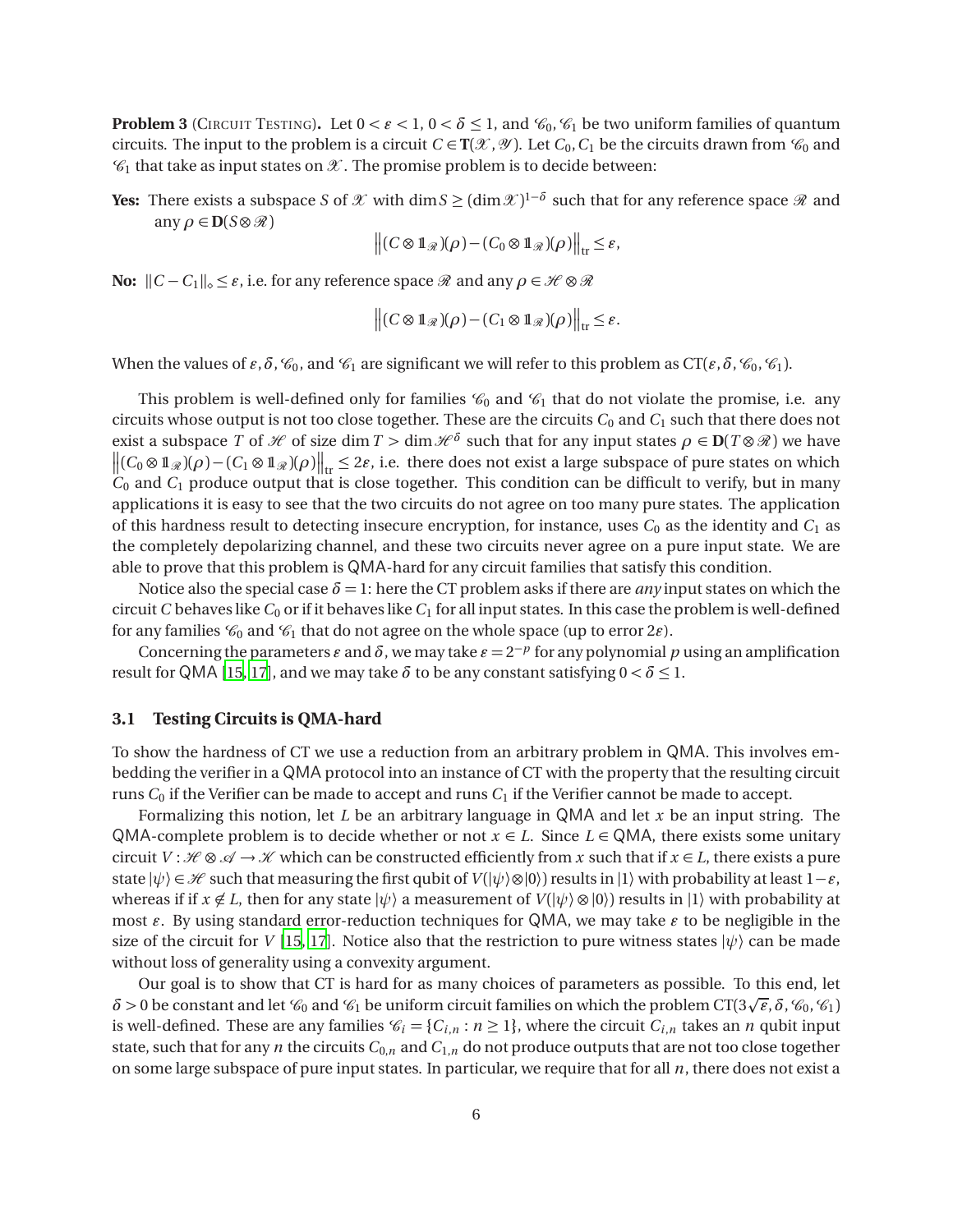

<span id="page-6-0"></span>Figure 3: Circuit output by the reduction. The circuit *V* is the unitary circuit applied by the QMA verifier for the language *L*. The circuit  $U_i$  is the unitary circuit obtained from  $C_i$  by removing the gates that introduce ancillary qubits and trace out qubits.

subspace *T* of the *n*-qubit input space  $\mathcal X$  with dim  $T > \dim \mathcal X^{\delta}$  such that for any states  $\rho \in D(T \otimes \mathcal R)$  we have  $||(C_0 \otimes 1\!\mathcal{R})(\rho) - (C_1 \otimes 1\mathcal{R})(\rho)||_{tr} \leq 6\sqrt{\varepsilon}.$ 

The key idea to the reduction is that we construct a circuit that takes an input state and applies the unitary *V* to a portion of it, makes a 'copy' of the output bit with a controlled-not gate, and then applies *V*<sup>\*</sup>. If the result of the QMA protocol would have been the verifier accepting (i.e. the copy of the output qubit is measured in the  $|1\rangle$  state), then we apply the circuit  $C_0$ . On the other hand, if the output qubit was in the  $|0\rangle$  state, we apply the circuit  $C_1$ . This results in a circuit that applies  $C_0$  if and only the input is a state the Verifier in the QMA proof system accepts. In order to guarantee that the subspace of accepting states in large enough, we add dummy input qubits that are ignored by the circuit *V* but are acted on by either *C*<sup>0</sup> or *C*1. By adding enough of these qubits, we can ensure that if there is at least one state *V* accepts, then the result is a large subspace of states that are accepted.

The full construction of the circuit produced by the reduction is shown in Figure [3.](#page-6-0) Before describing the circuit, we fix the notation that we will use. Let  $C_0$  and  $C_1$  be circuits drawn from  $\mathcal{C}_0$  and  $\mathcal{C}_1$  implementing transformations in  $T(\mathcal{X}, \mathcal{Y})$ , where  $\mathcal{X} = \mathcal{F} \otimes \mathcal{H}$  and  $\mathcal{Y} = \mathcal{F} \otimes \mathcal{X}$ , using the spaces  $\mathcal{H}, \mathcal{X}$  from the QMA Verifier for *L*. Further, we may let  $\dim \mathscr{F} = \left[ \dim \mathscr{H}^{(1-\delta)/\delta} \right]$ , since we are free to take any polynomial number of input qubits to*C*<sup>0</sup> and*C*1. We also assume without loss of generality that these circuits are implemented by circuits that apply unitary circuits mapping  $\mathcal{X} \otimes \mathcal{A} \to \mathcal{Y} \otimes \mathcal{G}$ , where the space  $\mathcal{A}$ holds any ancillary qubits needed by the circuit (initially in the  $|0\rangle$  state) and the space  $\mathscr G$  represents the qubits traced out at the end of the computation. Any mixed-state circuit can be efficiently transformed into a circuit of this form by moving the introduction of ancillary qubits to the start of the circuit and delaying any partial traces to the end of the circuit. We may also assume that both the circuit *V* and the circuits  $C_0$  and  $C_1$  use ancillary spaces  $\mathcal{A}, \mathcal{G}$  of the same size, by simply padding the circuits using a smaller space with unused ancillary qubits.

Let *C* be the circuit in Figure [3.](#page-6-0) This circuit takes as input a quantum state  $\rho$  on the space  $\mathcal{X} =$  $\mathcal{F} \otimes \mathcal{H}$ . This circuit first applies *V* to the portion of  $\rho$  in  $\mathcal{H}$  as well as any needed ancillary qubits in the space  $\mathcal A$ . Next, the circuit makes a classical copy of the 'output bit' of *V*, which is used as a control for the application of the circuits  $C_0$  and  $C_1.$  The circuit  $V^*$  is then applied, so that the result (provided that *V* accepts or rejects with high probability) is a state that is close to the input state plus a qubit that indicates whether *V* accepts or rejects the input state. The circuit then applies  $C_0$  if *V* accepts and  $C_1$  if *V* rejects. These circuits use the same ancillary space  ${\mathscr A}$  as the circuits  $V$  and  $V^*$ , but as long as the Verifier *V* either accepts of rejects the input state with high probability, these ancillary qubits will be returned to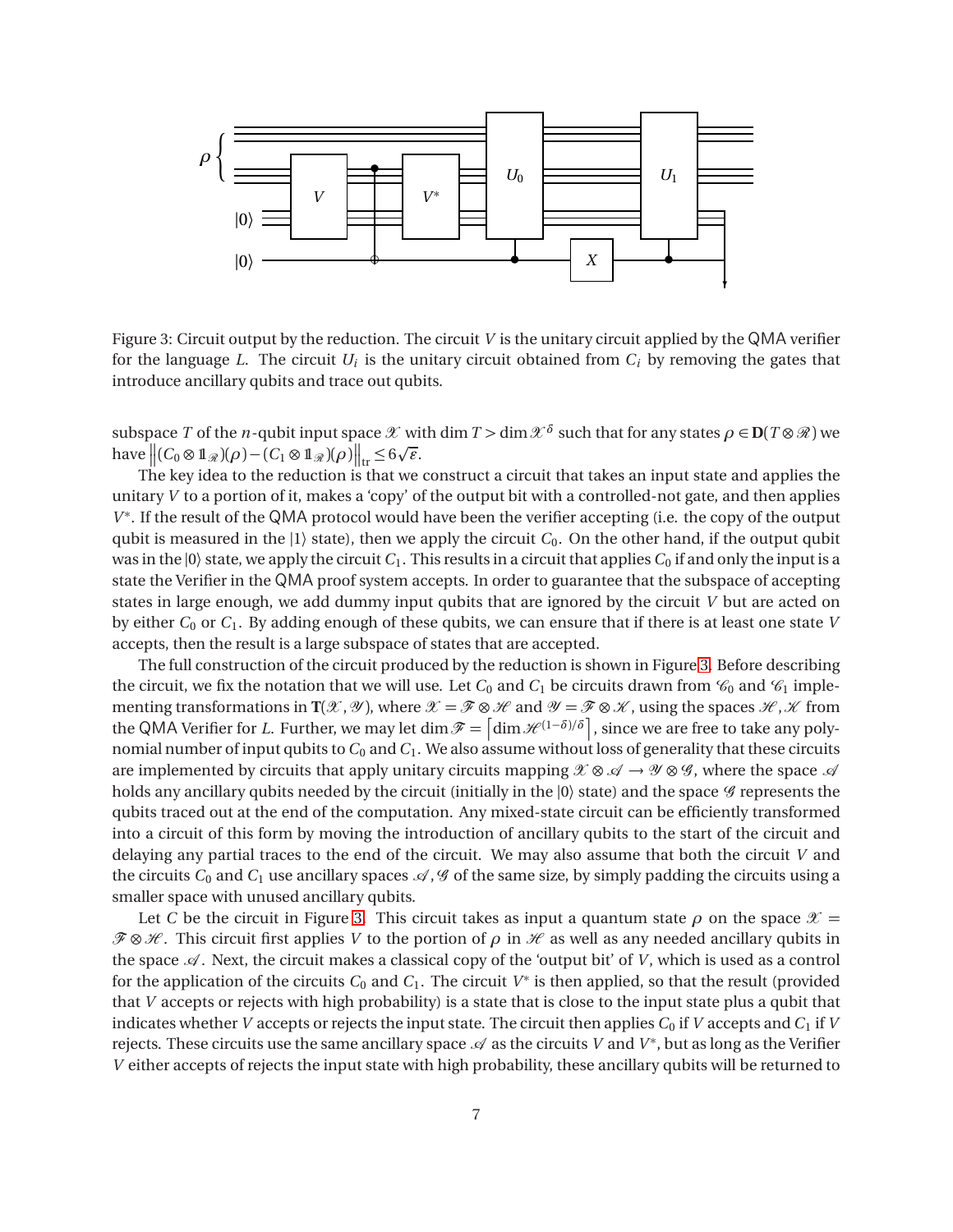the  $|0\rangle$  state, up to trace distance  $2\sqrt{\varepsilon}$ .

Before proving the correctness of the reduction, it will be convenient to write down some of the states produced by running the constructed circuit *C*. Let  $\rho$  be an arbitrary input state in  $\mathbf{D}(\mathcal{H} \otimes \mathcal{F})$  and let  $|\psi\rangle \in \mathcal{H} \otimes \mathcal{F} \otimes \mathcal{R}$  be a purification of  $\rho$ . The order of the spaces  $\mathcal{H}$  and  $\mathcal{F}$  has been changed for notational convenience. After applying the unitary *V* to the portion of  $|\psi\rangle$  in  $\mathcal{H}$ , the state can be written as

$$
|\phi\rangle = (V \otimes 1\!\!1_{\mathscr{F}} \otimes 1\!\!1_{\mathscr{R}})(|\psi\rangle \otimes |0\rangle),
$$

where the  $|0\rangle$  qubits are in the space  $\mathcal A$ . Then, there exist states  $|\phi_0\rangle, |\phi_1\rangle$  on all but the first qubit of  $\mathcal{K} \otimes \mathcal{F} \otimes \mathcal{R}$  such that

$$
|\phi\rangle = \sqrt{1-p}|0\rangle \otimes |\phi_0\rangle + \sqrt{p}|1\rangle \otimes |\phi_1\rangle
$$

where  $0 \le p \le 1$  is exactly the probability that the Verifier accepts in the original protocol on input tr $\mathcal{P} \rho$ . Applying the controlled-not gate results in

$$
|\phi'\rangle = \sqrt{1-p}|00\rangle \otimes |\phi_0\rangle + \sqrt{p}|11\rangle \otimes |\phi_1\rangle.
$$

We then bound the trace distance of  $|\phi'\rangle$  to  $|0\rangle|\psi\rangle$  and  $|1\rangle|\psi\rangle$ . In the case of  $|0\rangle|\psi\rangle$  we have

<span id="page-7-3"></span>
$$
\left\| |\phi'\rangle\langle\phi'| - |0\rangle\langle0| \otimes |\phi\rangle\langle\phi| \right\|_{\text{tr}} = 2\sqrt{1 - |\langle\phi'|0\phi\rangle|^2} = 2\sqrt{1 - (1 - p)^2} < 3\sqrt{p},\tag{2}
$$

and in the similar case of  $|1\rangle|\psi\rangle$  we have

<span id="page-7-0"></span>
$$
\left\| |\phi'\rangle\langle\phi'| - |1\rangle\langle 1| \otimes |\phi\rangle\langle\phi| \right\|_{\text{tr}} = 2\sqrt{1 - |\langle\phi'|1\phi\rangle|^2} = 2\sqrt{1 - p^2} < 3\sqrt{1 - p}.\tag{3}
$$

These two equations show that, when  $p$  is close to 0 or 1, the fact that we make a classical copy of the output qubit does not have a large effect on the state of the system. (This fact can also be argued from the Gentle Measurement Lemma [[22](#page-14-11)].) The remainder of the circuit then applies *V* ∗ and, depending on the value of the control qubit, one of  $C_0$  and  $C_1$ . We consider two cases, which are argued in two separate propositions.

<span id="page-7-2"></span>**Proposition 4.** *If*  $x \in L$ , then there exists a subspace S of X with dim  $S \ge \dim X^{1-\delta}$  *such that for any reference system*  $\Re$  *and any*  $\rho \in S \otimes \Re$ 

$$
\left\| (C \otimes \mathbb{1}_{\mathcal{R}})(|\psi\rangle\langle\psi|) - (C_0 \otimes \mathbb{1}_{\mathcal{R}})(|\psi\rangle\langle\psi|) \right\|_{\text{tr}} \leq 3\sqrt{\varepsilon}.
$$
 (4)

*Proof.* If  $x \in L$ , then there is some input state  $|\psi\rangle$  on which the Verifier accepts with probability  $p \geq$ 1 − *ǫ*. Applying the remainder of the circuit, up to the partial trace, to the state |1〉|*φ*〉 results in the state  $|1\rangle \otimes (U_1 \otimes 1\mathcal{R}) (\psi \otimes |0\rangle)$ . Tracing out the space  $\mathcal G$  as well as the copy of the output qubit, results in exactly the state tr ${}_{\mathscr{G}}(U_1\otimes \mathbb{1}_{\mathscr{R}})(|\psi\rangle\langle\psi|\otimes|0\rangle\langle0|)(U_1^*\otimes \mathbb{1}_{\mathscr{R}})=(C_1\otimes \mathbb{1}_{\mathscr{R}})(|\psi\rangle\langle\psi|).$  This is not quite equal to the output of the constructed circuit *C*, however, as in this evaluation we have replaced the state  $|\phi'\rangle$  with the state  $|1\rangle|\phi\rangle$ . However, using the monotonicity of the trace norm under quantum operations, the remainder of the circuit cannot increase the norm of the two states, and so applying Equation [\(3\)](#page-7-0), we have

<span id="page-7-1"></span>
$$
\left\| (C \otimes \mathbb{1}_{\mathcal{R}})(|\psi\rangle\langle\psi|) - (C_0 \otimes \mathbb{1}_{\mathcal{R}})(|\psi\rangle\langle\psi|) \right\|_{\text{tr}} \leq 3\sqrt{1-p} \leq 3\sqrt{\varepsilon}.\tag{5}
$$

It remains to show that this occurs on a large subspace of  $\mathcal{X} = \mathcal{H} \otimes \mathcal{F}$ . Since we have assumed the Verifier *V* accepts with high probability on the state  $|\psi\rangle$ , this implies that there is some state  $|\gamma\rangle \in \mathcal{H}$  for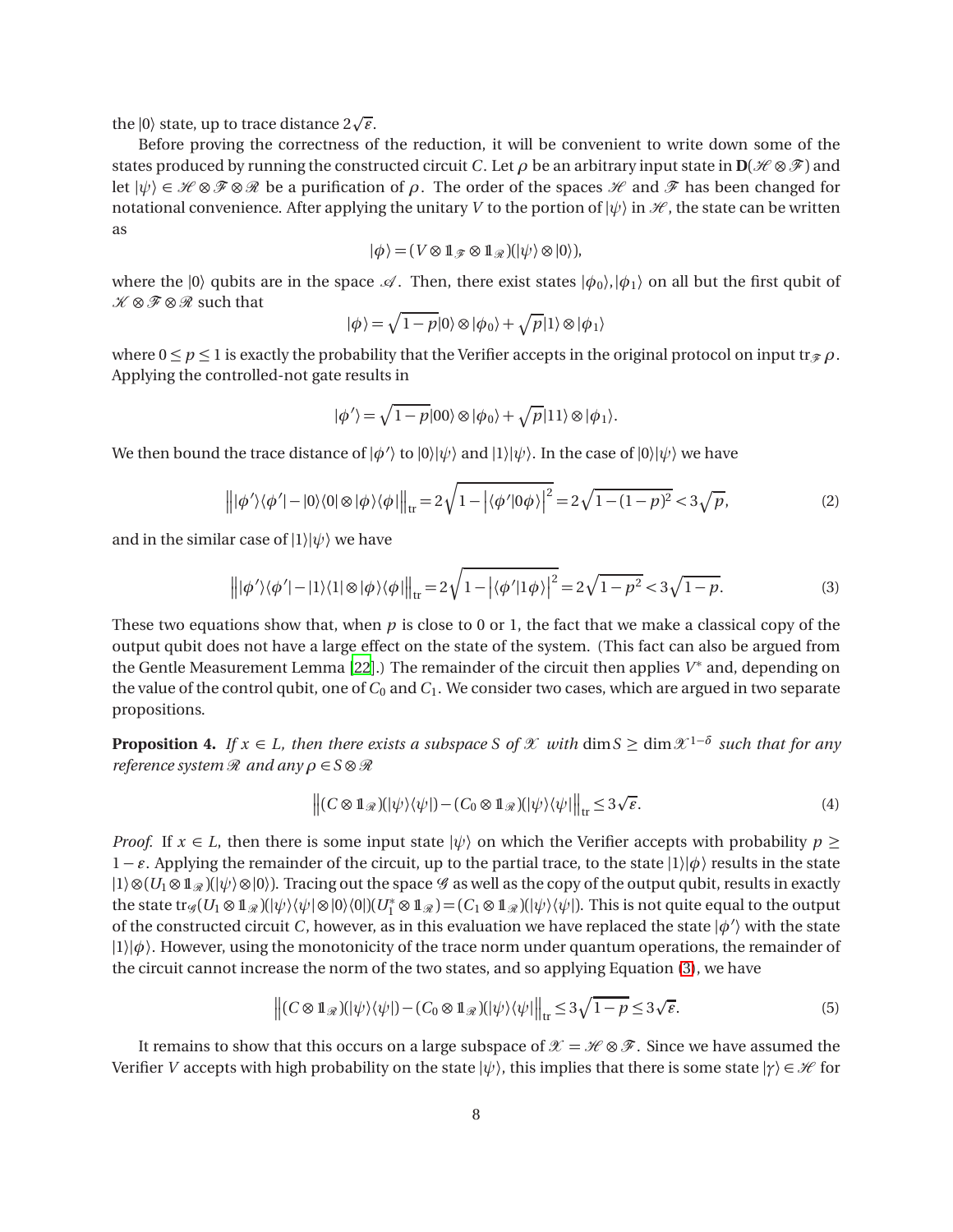which *V* also accepts with probability at least  $1 - \varepsilon$ , as *V* ignores the qubits in  $\mathscr{F}$ . Then, since  $|\psi\rangle$  was arbitrary, Equation [\(5\)](#page-7-1) also applies to  $|\gamma\rangle \otimes |\xi\rangle \in \mathcal{H} \otimes \mathcal{F}$  for *any* state  $|\xi\rangle \in \mathcal{F}$ . The subspace *S* of states whose reduced state on  $\mathscr H$  is equal to  $|\gamma\rangle$  has dimension dim  $\mathscr F$ . Then, since dim  $\mathscr F = \left[ \dim \mathscr H^{(1-\delta)/\delta} \right]$ , we have

$$
\dim \mathscr{X} = \dim \mathscr{H} \otimes \mathscr{F} = \dim \mathscr{H} \dim \mathscr{F} \leq \dim \mathscr{F}^{\delta/(1-\delta)} \dim \mathscr{F} = \dim \mathscr{F}^{1/(1-\delta)},
$$

which implies that dim  $\mathcal{F}$  ≥ dim  $\mathcal{X}$ <sup>1- $\delta$ </sup>, as required. Thus, when  $x \in L$  the Verifier *V* can be made to accept, and so the result is a yes instance of CT.  $\Box$ 

The remaining case is when  $x \notin L$ , i.e. the Verifier *V* rejects every state with high probability. This proof of this case is extremely similar to the previous one.

<span id="page-8-0"></span>**Proposition 5.** *If*  $x \notin L$ *, then for any reference system*  $\Re$  *and any*  $\rho \in \mathcal{X} \otimes \Re$ ,  $||C - C_1||_{\diamond} \leq 3\sqrt{\epsilon}$ .

*Proof.* This proof is similar to the proof of Proposition [4.](#page-7-2) If  $x \notin L$ , then *V* accepts any state  $|\psi\rangle$  with probability  $p \leq \varepsilon$ . If we consider applying  $V^*$  and the remainder of the circuit to the state  $|0\rangle |\phi\rangle$ , the result is  $(C_1 \otimes \mathbb{1}_{\mathcal{R}})(|\psi\rangle\langle\psi|)$ , similarly to the previous case. Once again, we do not run this part of the circuit on this state, but the state  $|\phi'\rangle$  which is very close to it. Once again we can apply the monotonicity of the trace norm under quantum operations and Equation [\(2\)](#page-7-3) to show that

$$
\left\| (C \otimes \mathbb{1}_{\mathscr{R}})(|\psi\rangle\langle\psi|) - (C_1 \otimes \mathbb{1}_{\mathscr{R}})(|\psi\rangle\langle\psi|) \right\|_{\text{tr}} \leq 3\sqrt{p} \leq 3\sqrt{\epsilon}.
$$

Since this equation applies for all reference systems  $\Re$  and all states  $|\psi\rangle$ , this proves that if  $x \notin L$ , then we have  $||C - C_1||_0 \le 3\sqrt{\varepsilon}$ . we have  $||C - C_1||_{\diamond} \leq 3\sqrt{\varepsilon}$ .

Taken together, these two proposition prove the hardness of the CT problem. Note once again that in order for the CT problem to be well defined (i.e. the set of 'yes' instances does not intersect the set of 'no' instances) we require that circuits from the two families are not too close together for any large subspaces of pure input states. See the discussion following Problem [3](#page-5-0) for a technical condition that is equivalent to this requirement.

<span id="page-8-1"></span>**Theorem 6.** CT( $\varepsilon$ , $\delta$ , $\mathcal{C}_0$ , $\mathcal{C}_1$ ) is QMA-hard for any  $0 < \varepsilon < 1$  such that  $\varepsilon \geq 2^{-p}$  for some polynomial p, any *constant*  $0 < \delta \leq 1$ , and any uniform circuit families  $\mathcal{C}_0$ ,  $\mathcal{C}_1$  for which the problem is well-defined.

*Proof.* The correctness of the reduction is argued in In Propositions [4](#page-7-2) and [5.](#page-8-0) It remains only to verify that the reduction can be performed efficiently. To see that the reduction can be performed in time polynomial in the size of the input *x* (which is at most polynomially smaller than the size of the circuit *V*: the only part of the reduction that can cause a problem the size of the space  $\mathscr{F}$ , since we have taken  $\dim \mathscr{F} = \left[ \dim \mathscr{H}^{(1-\delta)/\delta} \right]$ . This implies that the space  $\mathscr{F}$  requires a factor of  $(1-\delta)/\delta$  more qubits than the space  $\mathcal{H}$ , which is linear in the input dimension so long as  $\delta$  is a constant. This implies that the reduction can be performed in (classical deterministic) polynomial time. reduction can be performed in (classical deterministic) polynomial time.

#### **3.2 Applications**

In this section we apply Theorem [6](#page-8-1) to reprove the hardness of some of the circuit problems that are known to be hard for QMA as well as to show the QMA-hardness of some new circuit problems.

The first problem we consider is a slightly generalized version of the problem NON-IDENTITY CHECK studied by Janzing, Wocjan, and Beth [[13](#page-14-5)], who show that it is QMA-complete. Our version of the problem differs in that we allow the input circuit to be a mixed-state circuit. We do still require, however, that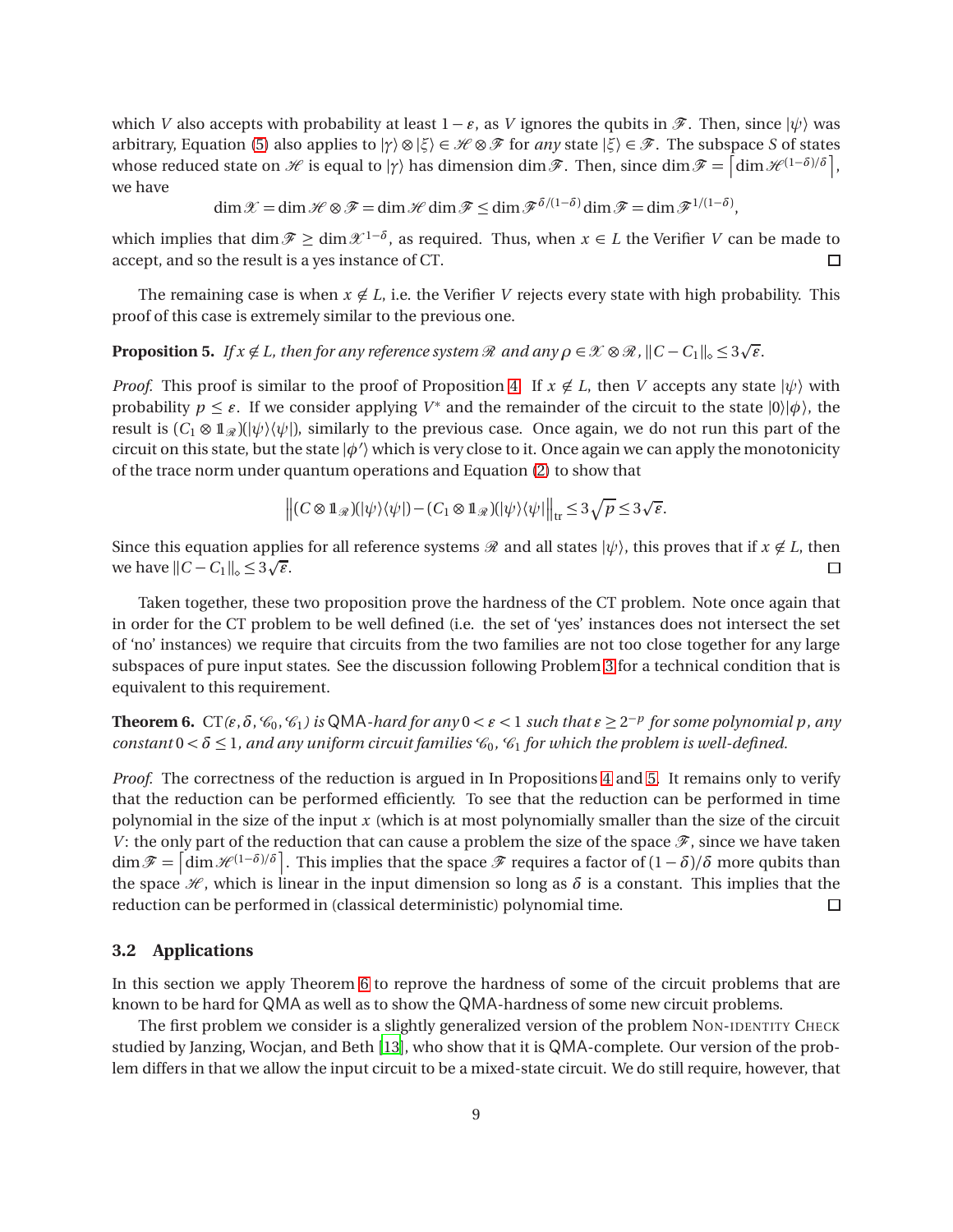if the circuit does not act like the identity everywhere, then it acts like some efficient unitary circuit *U* on some input state for which *U* is far from the identity. This requirement is not needed to prove that this problem is hard, but it is hard to see how to put the problem into QMA without it.

**Problem 7** (MIXED NON-IDENTITY CHECK [[13](#page-14-5)]). Let  $0 < \varepsilon < 1$ . On input *C*, a circuit in  $\in T(\mathcal{X}, \mathcal{X})$ , the promise problem is to decide between:

**Yes:**  $||C - 1||_{\infty} \ge 2 - \varepsilon$  and there exists an efficient unitary *U* such that on some pure state  $|\psi\rangle \in \mathcal{X}$  we  $\text{have } \left\| C(|\psi\rangle\langle\psi|) - U|\psi\rangle\langle\psi|U^*\right\|_{\text{tr}} \leq \varepsilon \text{ and } \left\| U|\psi\rangle\langle\psi|U^* - |\psi\rangle\langle\psi|\right\|_{\text{tr}} \geq 2 - \varepsilon.$ 

**No:**  $||C - 1||_{\circ} \leq \varepsilon$ .

The QMA-hardness of this problem follows from Theorem [6](#page-8-1) and the fact that  $CT(\epsilon, 1, \mathcal{U}, 1)$  is a special case of the problem, where  $U$  is any uniform family of quantum circuits that are not close to the identity (one such example is the family of circuits that apply Pauli *X* to the first input qubit).

The next problem we consider is the problem of detecting whether a (mixed-state) circuit is close to an isometry, which was shown to be QMA-complete in [[18](#page-14-6)]. This can be formalized as the problem of detecting if there is a pure input state one which the output state is highly mixed.

**Problem 8** (NON-ISOMETRY [[18](#page-14-6)]). Let  $0 < \varepsilon < 1/2$ . On input a circuit  $C \in \mathbf{T}(\mathcal{X}, \mathcal{Y})$  the promise problem is to decide between:

**Yes:** There exists  $|\psi\rangle \in \mathcal{X}$  such that  $\left\| (\Phi \otimes \mathbb{1}_{\mathcal{X}})(|\psi\rangle\langle\psi|) \right\|_{\infty} \leq \varepsilon$ ,

**No:** For all  $|\psi\rangle \in \mathcal{X}$ ,  $\left\| (\Phi \otimes \mathbb{1}_{\mathcal{X}})(|\psi\rangle\langle\psi|) \right\|_{\infty} \geq 1 - \varepsilon$ .

The QMA-hardness of this problem follows from Theorem [6,](#page-8-1) since  $CT(\varepsilon, 1, \Omega, 1)$  is a special case.

We can also apply Theorem [6](#page-8-1) to show the hardness of the problem of determining if a channel has a pure fixed point. This problem can be stated as follows.

**Problem 9** (PURE FIXED POINT). Let  $0 < \varepsilon < 1$ . On input a circuit  $C \in \mathbf{T}(\mathcal{X}, \mathcal{X})$  the promise problem is to decide between:

**Yes:** There exists  $|\psi\rangle \in \mathcal{X}$  such that  $||C(|\psi\rangle\langle\psi|) - |\psi\rangle\langle\psi||||_{tr} \leq \varepsilon$ 

**No:** For any  $|\psi\rangle \in \mathcal{X}$ ,  $||C(|\psi\rangle\langle\psi|) - |\psi\rangle\langle\psi||_{tr} \ge 2 - \varepsilon$ 

The QMA-hardness of this problem follows from the fact that  $CT(\epsilon, 1, 1, 0)$  is a special case.

A related problem is determining if the minimum output entropy of a quantum channel is small. Related results can be found in [[5](#page-13-0)], though the model used there seems to be incompatible with the model used in the present paper. In order to define this problem, let  $S_{\text{min}}(C) = \min_{\rho} S(C(\rho))$  be the minimum output entropy of the channel *C* (where *S* is the von Neumann entropy).

**Problem 10** (MINIMUM OUTPUT ENTROPY). Let  $0 < \varepsilon < 1/2$ . On input a circuit  $C \in \mathbf{T}(\mathcal{X}, \mathcal{X})$  the promise problem is to decide between:

**Yes:**  $S_{\text{min}}(C) \leq \varepsilon \log \dim \mathcal{X}$ 

**No:**  $S_{\text{min}}(C) \geq (1 - \varepsilon) \log \dim \mathcal{X}$ 

As in the previous case, the QMA-hardness of this problem follows from Theorem [6](#page-8-1) and the fact that  $CT({\epsilon}/2,1,1,\Omega)$  is a special case. The log dim  $X$  terms in the statement of the problem are due to the use of Fannes Inequality [[10](#page-14-12)] to transform trace distance bounds to entropy bounds.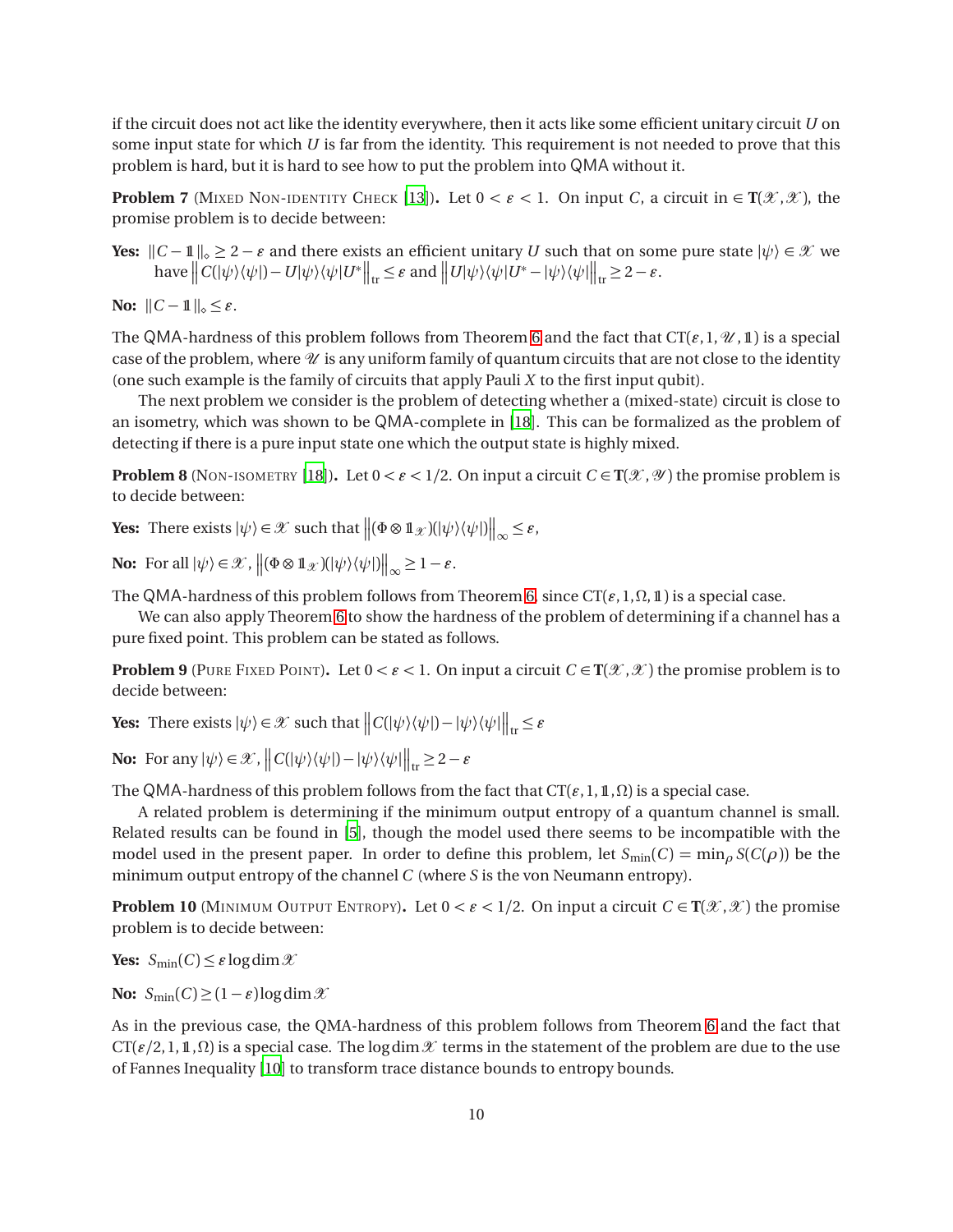## <span id="page-10-0"></span>**4 Detecting Insecure Encryption**

In this section we consider the problem of detecting when a two-party symmetric key quantum encryption system is insecure. We first use Theorem [6](#page-8-1) to show that this problem is hard, and then give a QMAverifier to show that it is QMA-complete. The problem can be defined as follows.

<span id="page-10-1"></span>**Problem 11** (DETECTING INSECURE ENCRYPTION). For  $0 < \varepsilon < 1$  and  $0 < \delta \le 1$  an instance of the problem consists of a quantum circuit *E* that takes as input a quantum state as well as a *m* classical bits, such that for each  $k \in \{0,1\}^m$  the circuit implements a quantum channel  $E_k \in \mathbb{T}(\mathcal{H}, \mathcal{K})$  with dim  $\mathcal{K} \ge \dim \mathcal{H}$ . The promise problem is to decide between:

- **Yes:** There exists a subspace *S* of *H* with dim  $S \ge \dim \mathcal{H}^{1-\delta}$  such that for any reference space  $\Re$ , any  $\rho \in \mathbf{D}(\mathcal{S} \otimes \mathcal{R})$ , and any key  $k$ ,  $\left\| (E_k \otimes \mathbb{1}_{\mathcal{R}})(\rho) - \rho \right\|_{\text{tr}} \leq \varepsilon$ .
- **No:** *E* is an *ε*-private channel, i.e.  $\left\| \Omega \frac{1}{2^m} \sum_{k \in \{0,1\}^m} E_k \right\|_{\infty} \leq \varepsilon$ , where  $\Omega$  is the completely depolarizing channel in  $\textbf{T}(\mathcal{H},\mathcal{K})$ , and there exists an polynomial-size quantum circuit *D* such that for all *k* we have  $||D_k \circ E_k - \mathbb{1}_{\mathcal{H}}||_{\circ} \leq \varepsilon$ .

When the values of  $\varepsilon$  and  $\delta$  are significant, we will refer to this problem as  $DI_{\varepsilon,\delta}$ .

Informally, this is the problem of distinguishing two cases: either the channel fails to encrypt a large subspace of the input qubits (for any key), or the channel is very close to a perfect encryption channel.

<span id="page-10-2"></span>**Theorem 12.**  $DI_{\varepsilon,\delta}$  *is* QMA-*hard for all*  $0 < \varepsilon < 1/2$  *and all*  $0 < \delta \leq 1$ *.* 

*Proof.* Let  $\mathcal{E}_k = \{\Omega_{k,n}\}\$  where  $\Omega_{k,n}$  is the *n*-qubit channel that applies the *k*th Pauli operator to the input qubits. As in Equation [\(1\)](#page-4-1) averaging over all over all keys *k* results in the completely depolarizing channel on *n* qubits. Then, Theorem [6](#page-8-1) implies that  $CT(\varepsilon, \delta, 1\mathbb{1}_k, \mathcal{E}_k)$  is hard for QMA, where  $1\mathbb{1}_k$  is the channel that discards the key *k* and does nothing to the quantum input.

The problem  $CT(\varepsilon, \delta, 1k, \mathcal{E}_k)$  involves a slight redefinition of the problem CT to include both a quantum input, as well as a classical input *k*. This can be done without difficulty by including the classical input as part of the quantum input (to circuits in the families  $\mathbb{1}_k$  and  $\mathscr{E}_k$ ) that is immediately measured in the computational basis (and in the case of  $1\mathbf{k}$ , discarded). The problem CT( $\varepsilon$ ,  $\delta$ ,  $1\mathbf{k}$ ,  $\varepsilon$ <sub>k</sub>) remains hard after this modification.

The QMA-hardness of  $DI_{\varepsilon,\delta}$  then follows immediately from the fact that the problem of detecting insecure encryption is simply  $CT(\varepsilon, \delta, 1 \kappa, \mathcal{E}_k)$  with a weakened promise. Since the sets of 'yes' instances of the two problems are identical, we need only verify the 'no' instances. Let the circuit  $C \in T(\mathcal{H}, \mathcal{K})$  be a 'no' instance of  $CT(\varepsilon, \delta, 1\mathbb{I}_k, \mathscr{E}_k)$  and let  $C_k(\cdot) = C(|k\rangle\langle k| \otimes \cdot)$  be the circuit defined by hardcoding the input in the 'key' portion of the input space. Then, for any input  $\rho$  and any key k, we have  $||C_k - \Omega_k||_{\diamond} \leq \varepsilon$ , since this follows for the versions of these circuits without a hardcoded key (which is just a restriction of the input space). From this equation, the triangle inequality implies that

$$
\left\|\Omega - \frac{1}{2^m} \sum_k C_k\right\|_{\infty} \le \frac{1}{2^m} \sum_k \|\Omega_k - C_k\|_{\infty} \le \varepsilon,
$$

which is the property required by 'no' instances of DI. To see further that the output of *C<sup>k</sup>* can be decrypted with knowledge of *k*, observe that  $\Omega_k^{-1} \circ \Omega_k = \mathbb{1}$ , and so it follows that

$$
\left\|\Omega_k^{-1}\circ C_k - \mathbb{1}\right\|_{\diamond} \le \left\|\Omega_k^{-1}\circ C_k - \Omega_k^{-1}\circ \Omega_k\right\|_{\diamond} + \left\|\Omega_k^{-1}\circ \Omega_k - \mathbb{1}\right\|_{\diamond} \le \|C_k - \Omega_k\|_{\diamond} \le \varepsilon,
$$

 $\Box$ 

which implies that instances of  $CT(\varepsilon, \delta, 1 \mathcal{E}, \mathcal{E}_k)$  are equivalent to instances of  $DI_{\varepsilon, \delta}$ , as required.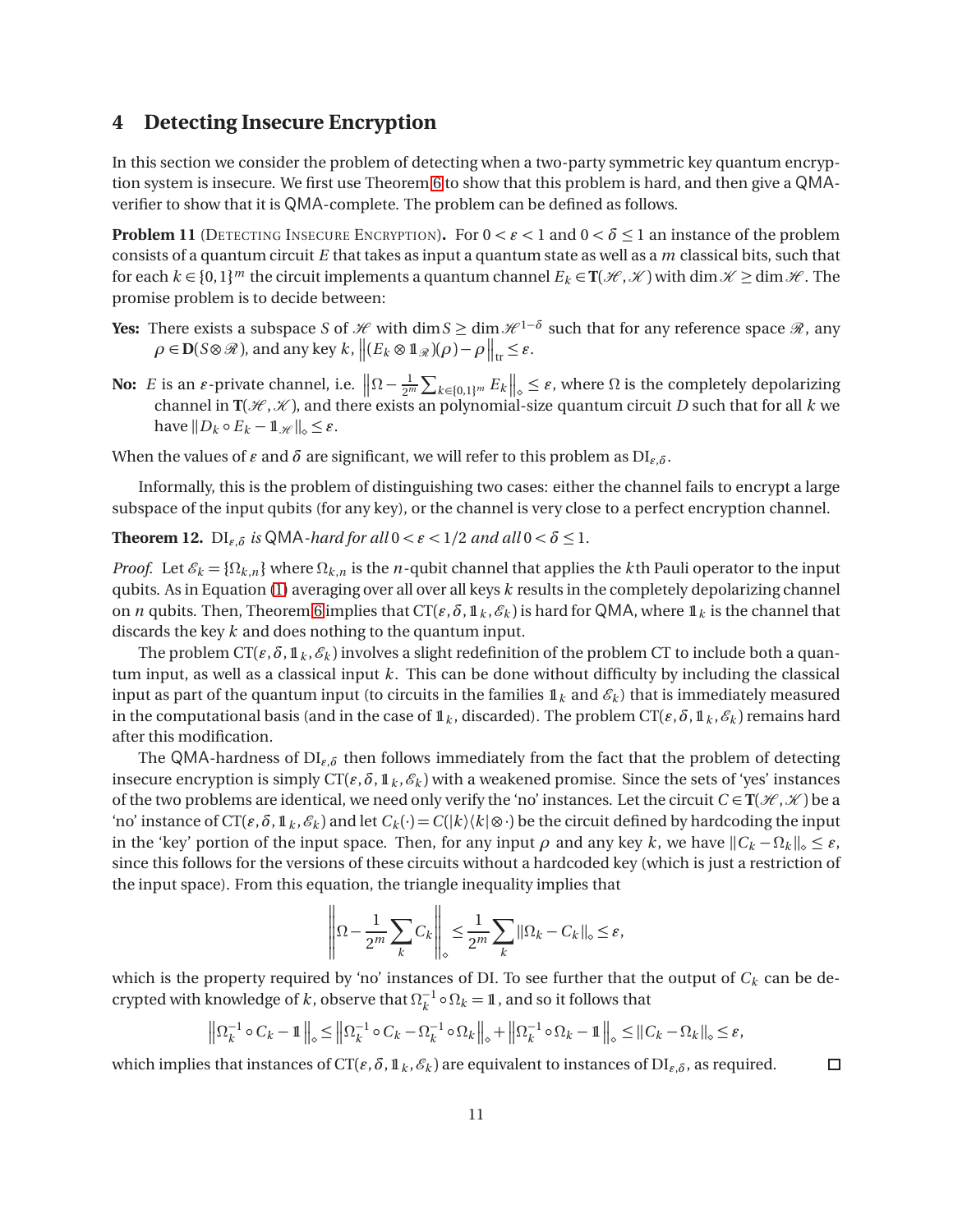#### **4.1 QMA Protocol**

To test the security of an encryption system in QMA the Verifier will need a tool to compare two quantum states. Such a tool is provided by the swap test, introduced in [[8](#page-13-7)], though here we essentially use it to test the purity of quantum states as is done in [[9](#page-13-8)].

The swap test is an efficient procedure that makes the projective measurement onto the symmetric and antisymmetric subspaces of a bipartite space. Let *W* be the swap operation on  $\mathcal{H} \otimes \mathcal{H}$ , i.e.  $W(|\psi\rangle \otimes$  $|\phi\rangle = |\phi\rangle \otimes |\psi\rangle$  for all  $|\psi\rangle, |\phi\rangle \in \mathcal{H}$ . The swap test performs the two-outcome projective measurement given by the projection onto the symmetric subspace, given by  $(1_{\mathcal{H}\otimes\mathcal{H}}+W)/2$ , and the projection onto the antisymmetric subspace, given by  $(1 \times \mathbb{R} + W)/2$ .

Given two pure states  $|\psi\rangle$ ,  $|\phi\rangle$ , the swap test returns the symmetric outcome with probability (1 +  $|\langle \psi | \phi \rangle|$  $^2$ )/2. When applied to mixed states *ρ*,*σ*, the swap test can also be used to estimate the overlap, as the result is symmetric with probability  $(1 + tr(\rho \sigma))/2$ , as observed in [[9](#page-13-8)]. Notice that this implies that the swap test can be used to estimate the purity of a state, given two copies.

The idea behind the protocol is that if the encryption system specified by *E* is insecure then, regardless of the key chosen, it acts trivially on some subspace of the input states. In this case a proof can consist simply of two copies of some pure state in this subspace. The Verifier runs *E* on both of these states in parallel and tests that they have not been changed by performing the swap test. In the case that the circuit is insecure, this proof state will cause the Verifier to obtain the symmetric outcome of the swap test with probability approaching 1. Note that this protocol does *not* check that the input state is unchanged, only that the output states of the two applications of *E* are (close to) the same pure state.

If *E* represents a secure encryption system, then without knowledge of the key, the output of *E* is close to the completely mixed state, regardless of the input state. In this case the Verifier performs the swap test on two highly mixed states and the result is antisymmetric with probability close to 1/2.

This protocol can be formalized as follows. A circuit implementation can be found in Figure [4.](#page-12-0)

<span id="page-11-0"></span>**Protocol 13.** On input a circuit  $E: \{1, ..., K\} \otimes \mathbf{D}(\mathcal{H}) \to \mathbf{D}(\mathcal{K})$ , an instance of  $\text{DI}_{\varepsilon,\delta}$ , as well as a quantum proof  $|\phi\rangle$  in  $\mathbf{D}((\mathcal{H}\otimes\mathcal{R})^{\otimes 2})$  (where  $\dim\mathcal{R} = \dim\mathcal{H}$ ), the Verifier performs the following protocol.

- 1. The Verifier generates random keys  $k_1, k_2 \in \{1, \ldots, K\}$ .
- 2. The Verifier applies  $(E_{k_1} \otimes \mathbb{1}_{\mathcal{R}}) \otimes (E_{k_2} \otimes \mathbb{1}_{\mathcal{R}})$  to the state  $|\phi\rangle$ .
- 3. The Verifier applies the swap test to the resulting state, accepting if the outcome is symmetric.

The reference space  $\mathcal R$  appears in this protocol, but Problem [11](#page-10-1) places no upper bound on the size of this space, and the value of the norm being verified may increase with the size of the space  $\mathcal{R}$ . Fortunately, this process stabilizes when dim  $\mathcal{R} = \dim \mathcal{H}$ , and so we may assume that this space is of this size, which at most doubles the number of input qubits to the protocol.

A straightforward argument based on the continuity of measurement probabilities (here given as Lemma [1\)](#page-2-0) can be used to show that this protocol is correct.

#### **Proposition 14.** *For*  $0 < \varepsilon < 1/8$ *, Protocol [13](#page-11-0) is a* QMA *protocol for*  $DI_{\varepsilon,\delta}$ *.*

*Proof.* If *E* is a 'yes' instance of  $DI_{\varepsilon,\delta}$ , then there exists a state  $|\psi\rangle \in \mathcal{H} \otimes \mathcal{R}$  such that for any key  $k \in$  $\{1,\ldots,K\}$  we have  $\left\|\hat{E}_k(|\psi\rangle\langle\psi|)-|\psi\rangle\langle\psi|\right\|_{\text{tr}} \leq \varepsilon$ , where throughout this proof we use the shorthand notation  $\hat{E}_k = E_k \otimes \mathbb{1}_{\mathcal{R}}$ . Let the input state be  $|\phi\rangle = |\psi\rangle \otimes |\psi\rangle$ . Fixing notation further, let  $\hat{E}_k(|\psi\rangle \langle \psi|) = \sigma_k$ . Applying  $\hat{E}_{k_1}\otimes \hat{E}_{k_2}$  to  $|\psi\rangle\otimes |\psi\rangle$  results in a state  $\sigma_{k_1}\otimes\sigma_{k_2}$  that satisfies

$$
\left\| \sigma_{k_1} \otimes \sigma_{k_2} - |\psi\rangle\langle\psi| \otimes |\psi\rangle\langle\psi| \right\|_{\text{tr}} \leq 2\varepsilon,\tag{6}
$$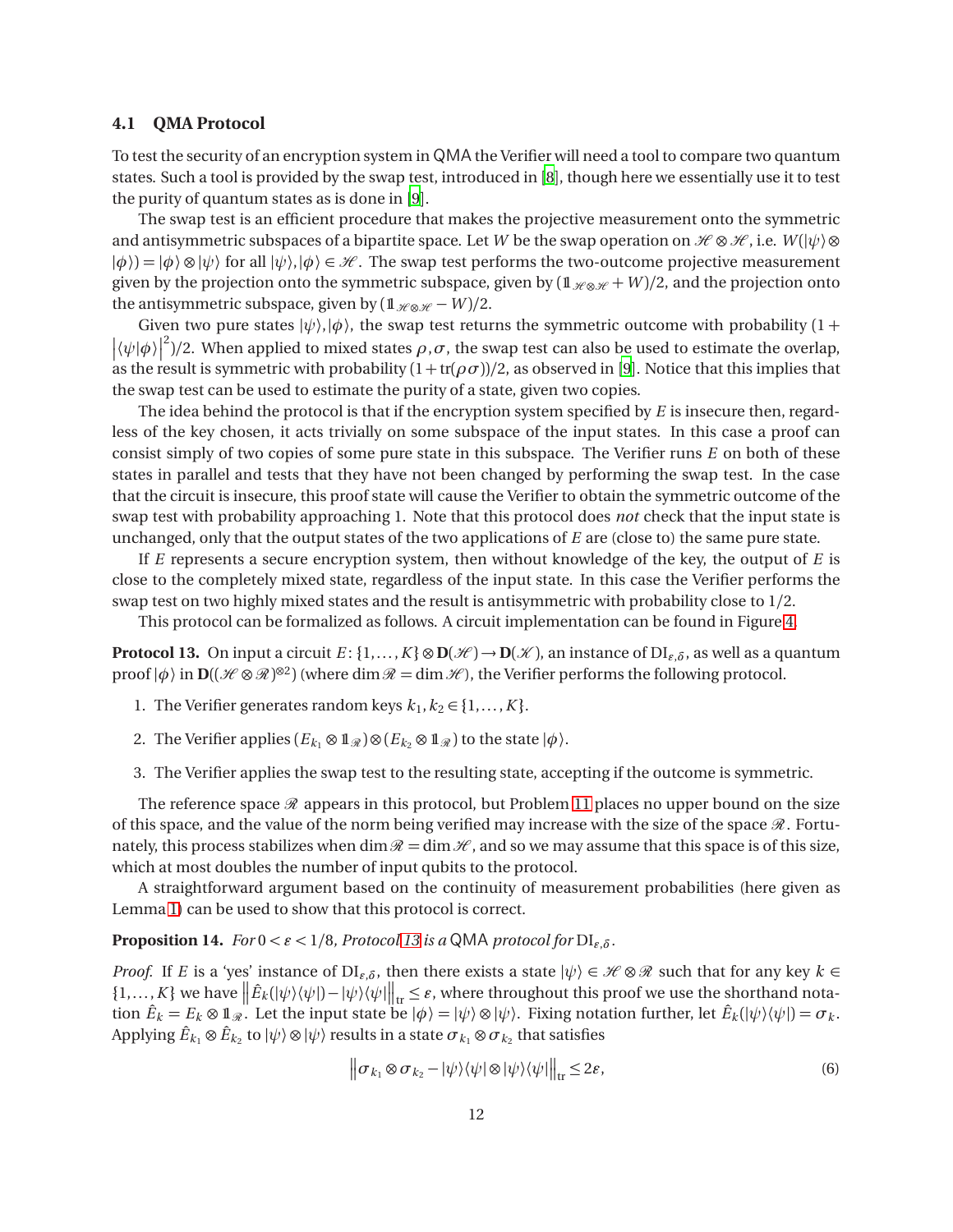

<span id="page-12-0"></span>Figure 4: The Verifier's circuit in the QMA protocol.

which follows from the triangle inequality. Then, since the state  $|\psi\rangle\langle\psi| \otimes |\psi\rangle\langle\psi|$  is symmetric and we can view the swap test can be viewed as a projective measurement, Lemma [1](#page-2-0) shows that the swap test returns the symmetric outcome on  $\sigma_{k_1} \otimes \sigma_{k_2}$  with probability at least  $1 - 2\varepsilon$ . This implies that when the circuit *E* is not secure the Verifier accepts with high probability.

It remains to show that when the circuit *E* is a 'no' instance of  $DI_{\varepsilon,\delta}$  the Verifier does not accept any proof state with high probability. In this case we know that  $\left\| \sum_{k=1}^K E_k - \Omega \right\|_\diamond / K \leq \varepsilon$ . Once more, a any proof state with high probability. In this case we know that  $\|\sum_{k=1}^{L} E_k - \frac{1}{2} \epsilon\|_o / K \leq \epsilon$ . Once more, a<br>straightforward argument using the triangle inequality can be used to argue that the tensor product of two copies satisfies the equation  $\left\| \sum_{k,j=1}^{K} E_k \otimes E_j - \Omega \otimes \Omega \right\|_2 / K^2 \leq 2\varepsilon$ . This implies that regardless of the proof state  $|\psi\rangle$  the input to the swap test is within trace distance 2 $\varepsilon$  of the completely mixed state. On such a state, Lemma [1](#page-2-0) implies that the swap test returns the symmetric outcome with probability at most

$$
\frac{1}{2} - \frac{1}{2} \operatorname{tr} \left[ \left( \frac{1 \mathcal{K}}{\dim \mathcal{K}} \right)^2 \right] + 2 \varepsilon = \frac{1}{2} - \frac{1}{2 \dim \mathcal{K}} + 2 \varepsilon,
$$

and so the probability the Verifier accepts is bounded above by  $1/2 + 2\varepsilon$ . Thus, when  $\varepsilon < 1/8$ , there is a constant gap between the acceptance probabilities in the two cases, and so  $DI_{\varepsilon,\delta} \in QMA$ .  $\Box$ 

Combining the previous Proposition with Theorem [12](#page-10-2) we obtain the main result.

**Theorem 15.** *For*  $0 < \varepsilon < 1/8$  *and*  $0 < \delta \leq 1$ *, the problem*  $DI_{\varepsilon,\delta}$  *is* QMA-*complete.* 

### **5 Discussion**

We have shown the QMA-hardness of a general version of the problem of testing the behaviour of a quantum circuit. This result generalizes the proofs of hardness for many of the known circuit problems that are QMA-hard [[13,](#page-14-5) [18](#page-14-6)], as well as allows for simple proofs of hardness for new circuit problems. As an application of this result we have shown that the problem of detecting insecure encryption is complete for QMA by in addition finding an efficient QMA verifier for the problem.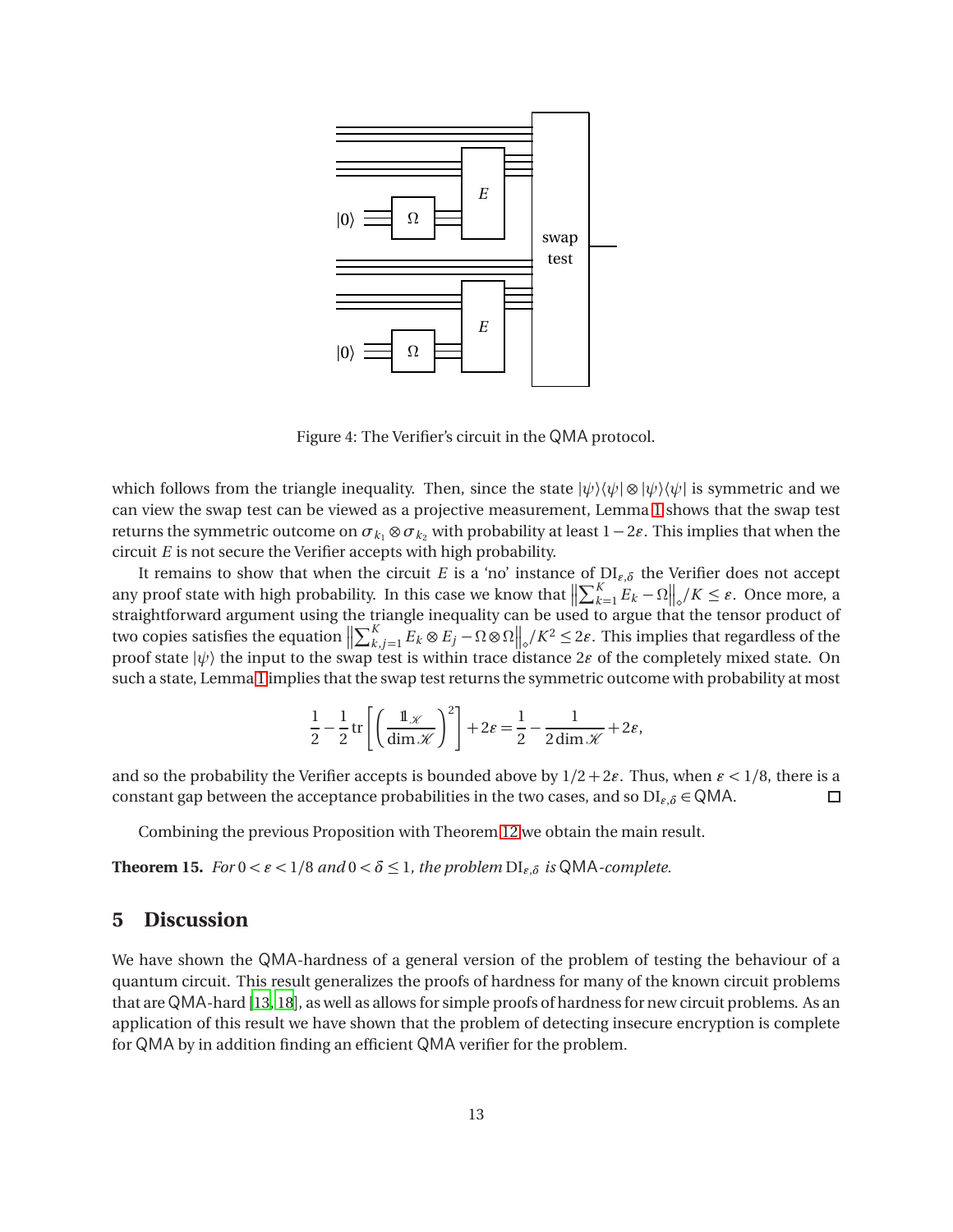An open problem related to this is to find a QMA verifier for the PURE FIXED POINT problem, or an argument that the problem is likely to lie outside of the class. The direct approach to construct a verifier using the swap test on (ideally) two copies of the fixed-point state, similar to the verifier in [[18](#page-14-6)], does not seem to work: the circuit that measures a qubit in the computational basis and then applies the Pauli *X* gate, when applied to half of the input space, maps the symmetric state  $|01\rangle + |10\rangle$  to a symmetric state. This circuit, however, does not have any pure (approximate) fixed points.

## **Acknowledgements**

I am grateful for discussions with Markus Grassl, Matthew McKague, and Lana Sheridan. This work has been supported by the Centre for Quantum Technologies, which is funded by the Singapore Ministry of Education and the Singapore National Research Foundation.

## **References**

- <span id="page-13-3"></span>[1] D. Aharonov, A. Kitaev, and N. Nisan. Quantum circuits with mixed states. In *Proceedings of the 30th ACM Symposium on the Theory of Computing*, pp. 20–30. 1998. DOI: 10.1145/[276698.276708.](http://dx.doi.org/10.1145/276698.276708) EPRINT: [arXiv:quant-ph](http://arxiv.org/abs/quant-ph/9806029)/9806029.
- <span id="page-13-1"></span>[2] A. Ambainis, M. Mosca, A. Tapp, and R. de Wolf. Private quantum channels. In *Proceedings of the 41st IEEE Symposium on Foundations of Computer Science*, pp. 547–553. 2000. DOI: 10.1109/[SFCS.2000.892142.](http://dx.doi.org/10.1109/SFCS.2000.892142) EPRINT: [arXiv:quant-ph](http://arxiv.org/abs/quant-ph/0003101)/0003101.
- <span id="page-13-5"></span>[3] A. Ambainis and A. Smith. Small pseudo-random families of matrices: Derandomizing approximate quantum encryption. In *Proceedings of the 8th InternationalWorkshop on Randomization and Computation*, volume LNCS 3122, pp. 249–260. 2004. DOI: 10.1007/[978-3-540-27821-4\\_23.](http://dx.doi.org/10.1007/978-3-540-27821-4_23) EPRINT: [arXiv:quant-ph](http://arxiv.org/abs/quant-ph/0404075)/0404075.
- <span id="page-13-6"></span>[4] H. Barnum, C. Crépeau, D. Gottesman, A. Smith, and A. Tapp. Authentication of quantum messages. In *Proceedings of the 43rd IEEE Symposium on Foundations of Computer Science*, pp. 449 – 458. 2002. DOI: 10.1109/[SFCS.2002.1181969.](http://dx.doi.org/10.1109/SFCS.2002.1181969) EPRINT: [arXiv:quant-ph](http://arxiv.org/abs/quant-ph/0205128)/0205128.
- <span id="page-13-0"></span>[5] S. Beigi and P. W. Shor. On the complexity of computing zero-error and Holevo capacity of quantum channels, 2007. EPRINT: [arXiv:0709.2090v3](http://arxiv.org/abs/0709.2090v3) [quant-ph].
- <span id="page-13-2"></span>[6] P. O. Boykin and V. Roychowdhury. Optimal encryption of quantum bits. *Physical Review A*, 67(4):042317, 2003. DOI: 10.1103/[PhysRevA.67.042317.](http://dx.doi.org/10.1103/PhysRevA.67.042317) EPRINT: [arXiv:quant-ph](http://arxiv.org/abs/quant-ph/0003059)/0003059.
- <span id="page-13-4"></span>[7] S. Braunstein, H.-K. Lo, and T. Spiller. Forgetting qubits is hot to do. Unpublished manuscript, 1999.
- <span id="page-13-7"></span>[8] H. Buhrman, R. Cleve, J. Watrous, and R. de Wolf. Quantum fingerprinting. *Physical Review Letters*, 87(16):167902, 2001. DOI: 10.1103/[PhysRevLett.87.167902.](http://dx.doi.org/10.1103/PhysRevLett.87.167902) EPRINT: [arXiv:quant-ph](http://arxiv.org/abs/quant-ph/0102001)/0102001.
- <span id="page-13-8"></span>[9] A. K. Ekert, C. M. Alves, D. K. Oi, M. Horodecki, P. Horodecki, and L. C. Kwek. Direct estimations of linear and nonlinear functionals of a quantum state. *Physical Review Letters*, 88(21):217901, 2002. DOI: 10.1103/[PhysRevLett.88.217901.](http://dx.doi.org/10.1103/PhysRevLett.88.217901) EPRINT: [arXiv:quant-ph](http://arxiv.org/abs/quant-ph/0203016)/0203016.